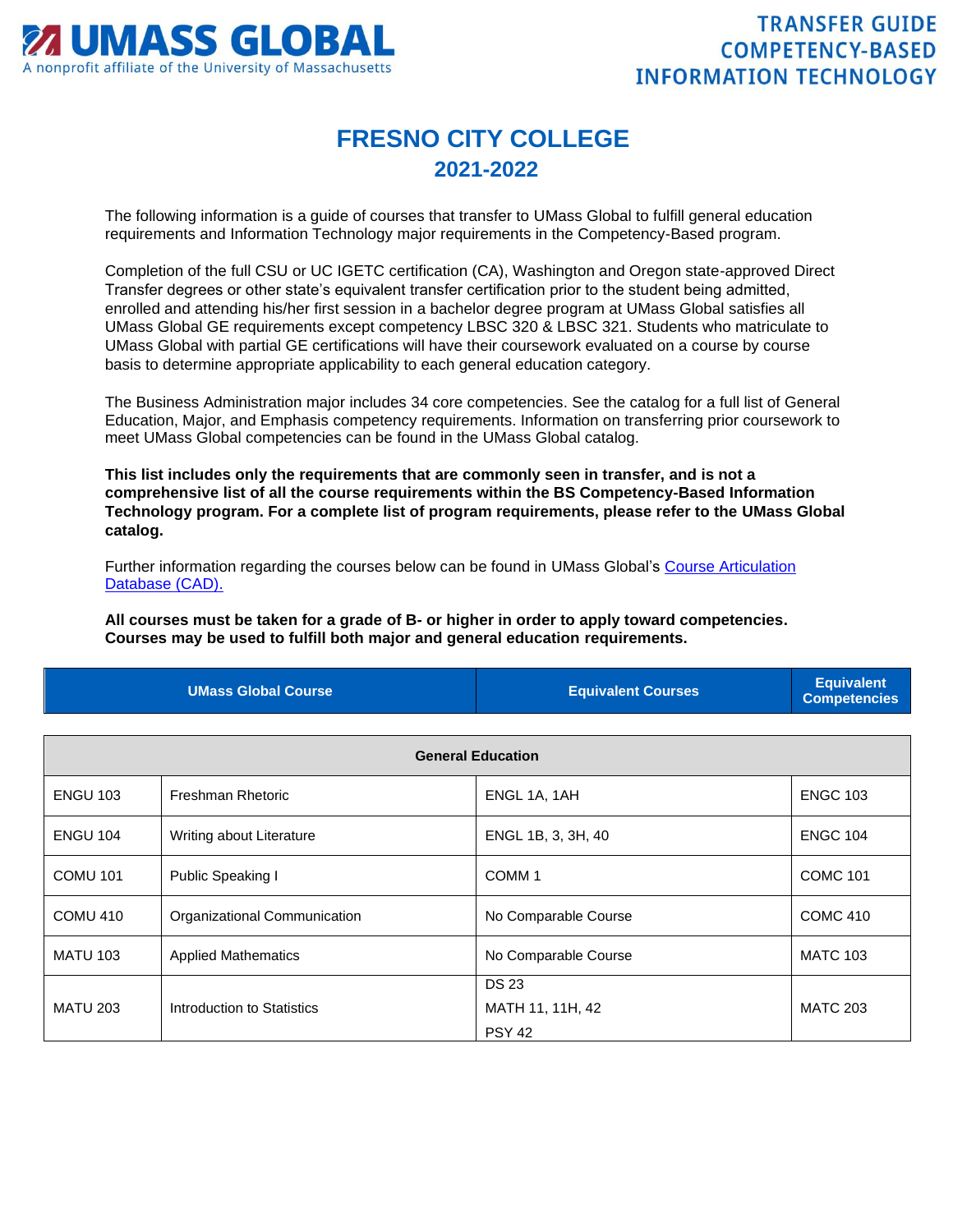|            |                                              | AFRAM 3, 4*, 15, 17                                     |                 |
|------------|----------------------------------------------|---------------------------------------------------------|-----------------|
|            |                                              | AMIND 20*, 31, 35                                       |                 |
|            |                                              | AMST 10*                                                |                 |
|            |                                              | ANTHRO 8                                                |                 |
|            |                                              | <b>ARCH 15A, 15B</b>                                    |                 |
|            |                                              | ARMEN 1, 2                                              |                 |
|            |                                              | ART 2, 5, 5H, 6, 6H, 55, 60                             |                 |
|            |                                              | ASAMER 8*, 20, 55                                       |                 |
|            |                                              | ASL 1, 2, 3, 4, 6, 7, 8                                 |                 |
|            |                                              | CHDEV 43                                                |                 |
|            |                                              | <b>CHIN 1, 2</b>                                        |                 |
|            |                                              | CLS 17A, 17B, 20, 21, 22, 27A, 27B                      |                 |
|            |                                              | COMM 2, 4, 8, 8H, 10, 12, 20, 25                        |                 |
|            | DANCE 17A, 17B, 27A, 27B, 30                 |                                                         |                 |
|            | ENGL 12, 14, 15A, 15B, 15C, 15D, 17, 20, 36, |                                                         |                 |
|            | 40, 42, 44A, 44B, 45, 46A, 46B, 47, 48A, 48B |                                                         |                 |
|            | FILM 1, 2A, 2B, 3, 6                         |                                                         |                 |
| Humanities | Any 9 Credits of Humanities                  | <b>FRENCH 1, 2, 3</b>                                   | <b>PHLC 110</b> |
|            |                                              | GERMAN 1, 2                                             | HUMC 110, 115   |
|            |                                              | HMONG 1, 2                                              |                 |
|            |                                              | HUMAN 10, 10H, 11, 11H, 42                              |                 |
|            |                                              | JAPAN 1, 2                                              |                 |
|            |                                              | JOURN 1                                                 |                 |
|            |                                              | LING 10, 10H, 11                                        |                 |
|            |                                              | MUS 1A, 1AE, 1B, 2A, 2B, 3, 4, 12, 13, 15, 16,          |                 |
|            |                                              | 17                                                      |                 |
|            |                                              | PHIL 1A, 1AH, 1B, 1C, 1CH, 1D, 2, 2H, 3A, 3B,           |                 |
|            |                                              | 5, 6                                                    |                 |
|            |                                              | PHOTO 5, 15                                             |                 |
|            |                                              | <b>PORT 1, 2</b>                                        |                 |
|            |                                              | SPAN 1, 2, 2NS, 3, 3NS, 4, 4NS, 5, 6, 7, 8, 9,          |                 |
|            |                                              | 41, 42                                                  |                 |
|            |                                              | TA 12, 15C, 30, 31, 32                                  |                 |
|            |                                              | <b>WSTS 36</b>                                          |                 |
|            |                                              | *Cannot Double Count with Social Science<br>Requirement |                 |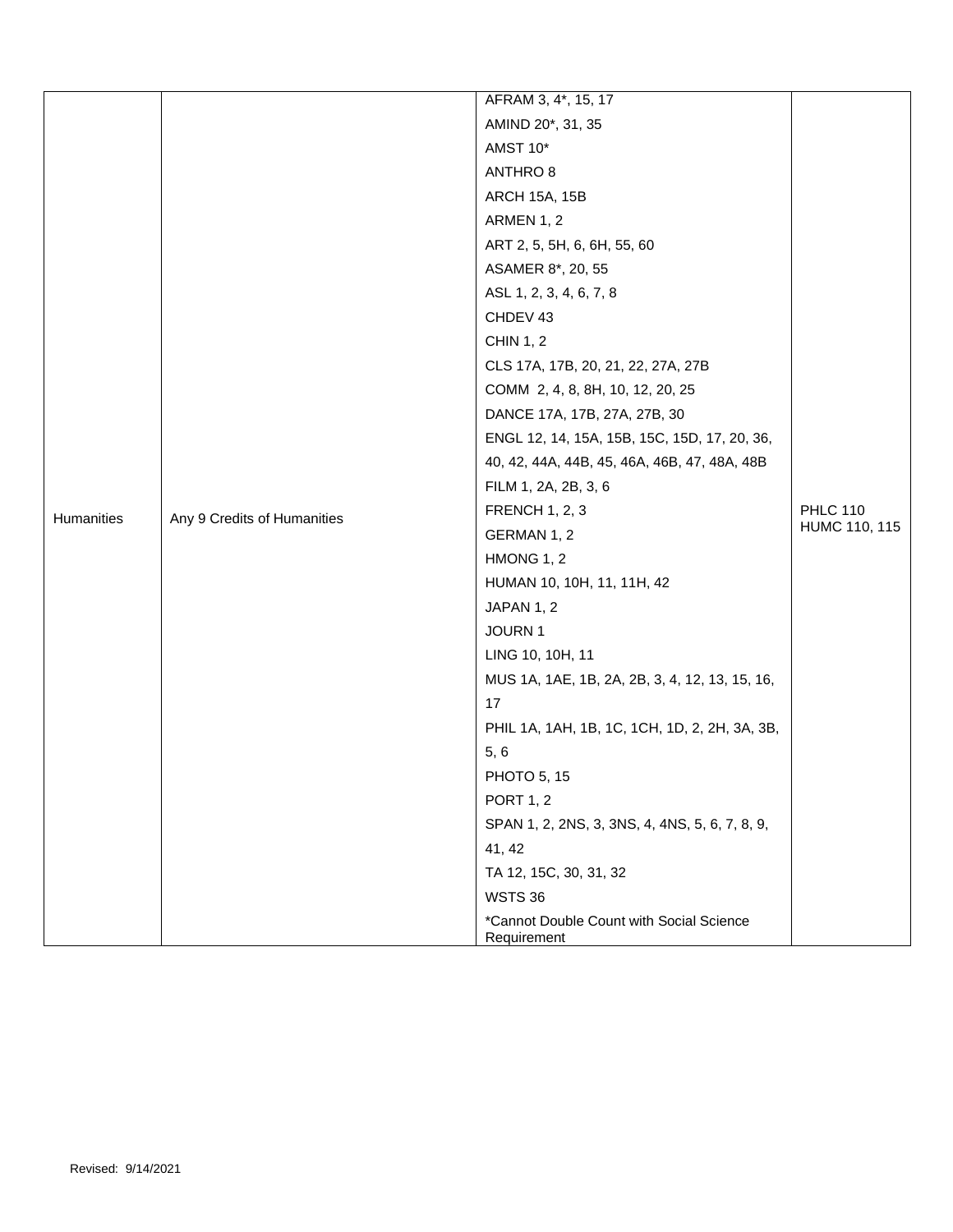|                               |                                                                                      | ANTHRO 1, 1L                                        |                   |
|-------------------------------|--------------------------------------------------------------------------------------|-----------------------------------------------------|-------------------|
|                               |                                                                                      | ASTRO 10                                            |                   |
|                               |                                                                                      | BIOL 3, 4, 5, 6, 11A, 11AH, 11B, 14, 20, 21A,       |                   |
|                               |                                                                                      | 21B, 22, 31, 46, 55                                 |                   |
|                               |                                                                                      | CHEM 1A, 1B, 3A, 3B, 8A, 18L, 20, 28A, 28B,         |                   |
| Natural                       |                                                                                      | 29A, 29B, 101P                                      |                   |
| Sciences                      | Any 6 Credits of Natural Sciences                                                    | <b>FN 40</b>                                        | NSCC 115, 110     |
|                               |                                                                                      | GEOG 1, 7, 8                                        |                   |
|                               |                                                                                      | GEOL 1, 2, 2L, 4, 5, 9, 12                          |                   |
|                               |                                                                                      | <b>NATSCI1A</b>                                     |                   |
|                               |                                                                                      | PHYSC 11                                            |                   |
|                               |                                                                                      | PHYS 2A, 2B, 4A, 4B, 4C                             |                   |
|                               |                                                                                      | AFRAM 1, 2, 4*, 5, 6, 34, 41                        |                   |
|                               |                                                                                      | AMIND 32, 34                                        |                   |
|                               |                                                                                      | AMST 10*, 11                                        |                   |
|                               |                                                                                      | ANTHRO 2, 2h, 3, 4, 12, 13, 28                      |                   |
|                               |                                                                                      | ASAMER 1, 8*, 10, 15, 25                            |                   |
|                               |                                                                                      | ASL <sub>5</sub>                                    |                   |
|                               |                                                                                      | <b>BA40</b>                                         |                   |
|                               |                                                                                      | CHDEV 1, 3, 6, 9, 10, 11, 12, 15, 16, 17A, 17B,     |                   |
|                               |                                                                                      | 20, 30, 37A, 37B, 38, 39, 42, 47, 48, 60            |                   |
|                               |                                                                                      | CLS 11, 12, 13, 14, 24, 28, 29, 30                  |                   |
|                               |                                                                                      | CRIM 1, 3, 4, 5, 6, 11, 13, 15, 16, 18, 20, 25, 36  |                   |
| Social                        |                                                                                      | ECON 25, 40, 40H, 50, 50H                           |                   |
| <b>Sciences</b>               | Any 9 Credits of Social Sciences                                                     | GEOG 2, 4A, 4B, 20                                  | SOSC 110, 115     |
|                               |                                                                                      | GLST 1, 2                                           |                   |
|                               |                                                                                      | HIST 1, 1H, 2, 2H, 3, 11, 12, 12H, 15, 17, 18,      |                   |
|                               |                                                                                      | 20, 21, 22, 23, 25, 29, 30, 34                      |                   |
|                               |                                                                                      | HS 10, 20, 60                                       |                   |
|                               |                                                                                      | JOURN 16                                            |                   |
|                               |                                                                                      | MKTG 10, 12, 14, 21                                 |                   |
|                               |                                                                                      | POLSCI 1, 2, 2H, 3, 5, 13, 24, 110                  |                   |
|                               |                                                                                      | PSY 2, 2H, 5, 12, 16, 18, 25, 33, 36, 38, 39, 45    |                   |
|                               |                                                                                      | SOC 1A, 1AH, 1B, 2, 5, 7, 10, 14, 31, 32            |                   |
|                               |                                                                                      | WSTS 5, 7, 10, 22, 24, 41, 47                       |                   |
|                               |                                                                                      | *Cannot Double Count with Humanities<br>Requirement |                   |
| LBSU 302 &<br><b>LBSU 304</b> | Information Fluency and Academic Integrity &<br><b>Liberal Arts Core Foundations</b> | Cannot be satisfied in transfer                     | LBSC 320 &<br>321 |

| <b>Information Technology Core</b> |                                                   |                         |                 |
|------------------------------------|---------------------------------------------------|-------------------------|-----------------|
| <b>CSCU 251</b>                    | Introduction to Computing Systems<br>Organization | No Comparable Course(s) | <b>CSCC 251</b> |
| CSCU 408                           | Database Management                               | No Comparable Course(s) | <b>CSCC 408</b> |